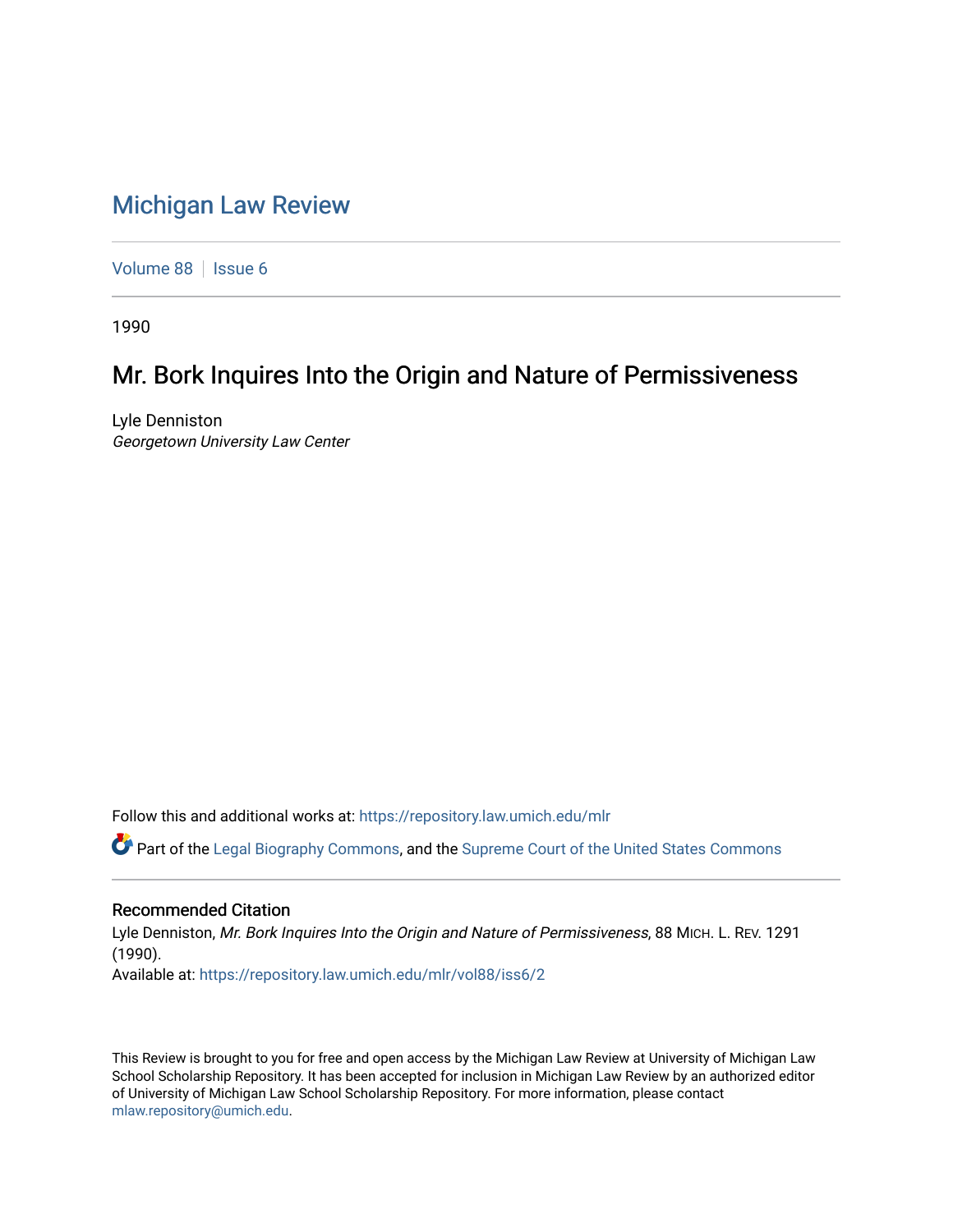### **MR. BORK INQUIRES INTO THE ORIGIN AND NATURE OF PERMISSIVENESS**

#### *Lyle Denniston\**

THE TEMPTING OF AMERICA: THE POLITICAL SEDUCTION OF THE LAW. By *Robert H. Bork.* New York: The Free Press/Macmillan. 1990. Pp. xiv, 432. \$22.50.

Robert H. Bork's restless spirit has agitated the American legal community for more than a generation, and this book seems certain to assure that that will continue. *The Tempting of America* is a testament to what has been apparent for years to those who have followed Bork's interesting, ambitious career  $-$  that is, that he is in love with the law, and that he hates the law: he loves its nearly limitless creative possibilities, but he hates what others  $-$  especially academics  $-$  do with those possibilities. He always has looked to the law as an engine of advancement for his own career, and for his own ideas about what society's ordering arrangements should be and should do. But he has come, especially in more recent times, to a rude, even coarse intolerance of what the law has done for the careers of others, those who are of different instincts, imagination, and morality, and to a similar intolerance of what the law so often has been declared authoritatively to be.

In the arenas of intellectual and professional combat over the law that have been most important to  $Bork$  — the academy and the courts - he has been an energetic battler, but he has not often been able to declare himself the winner in the simplistic way that he apparently would like: he has not been able to control the outcomes, and, as a result, he has seen the law go off in directions that have made him deeply uncomfortable (and, seemingly, sorely afraid that things might never be different). This book was intended to be a treatment of that struggle, in what Bork surely must have hoped would be scholarly and convincing terms. But this book bespeaks such a seething anger, such a scalding fit of temper, and such a soaring arrogance that it is  $$ finally  $-$  very hard to take seriously as scholarship, and it is even somewhat difficult to take with complete seriousness as public discourse.<sup>1</sup>

<sup>\*</sup> Supreme Court reporter, *The Baltimore Sun;* Contributing Editor and columnist, *American Lawyer* magazine; Adjunct Professor of Law, Georgetown University Law Center. A.B. 1955, University of Nebraska; M.A. 1957, Georgetown University. -- Ed.

<sup>1.</sup> The excesses of the book, understandably, have cheered his dedicated followers, who for some time have believed in the fundamental political necessity of raising their voices about the course of American consitutional history. Declares cheerleader Patrick B. McGuigan: "This book will change the course of history." McGuigan, *Book Review Essay: Bob Bork's America,*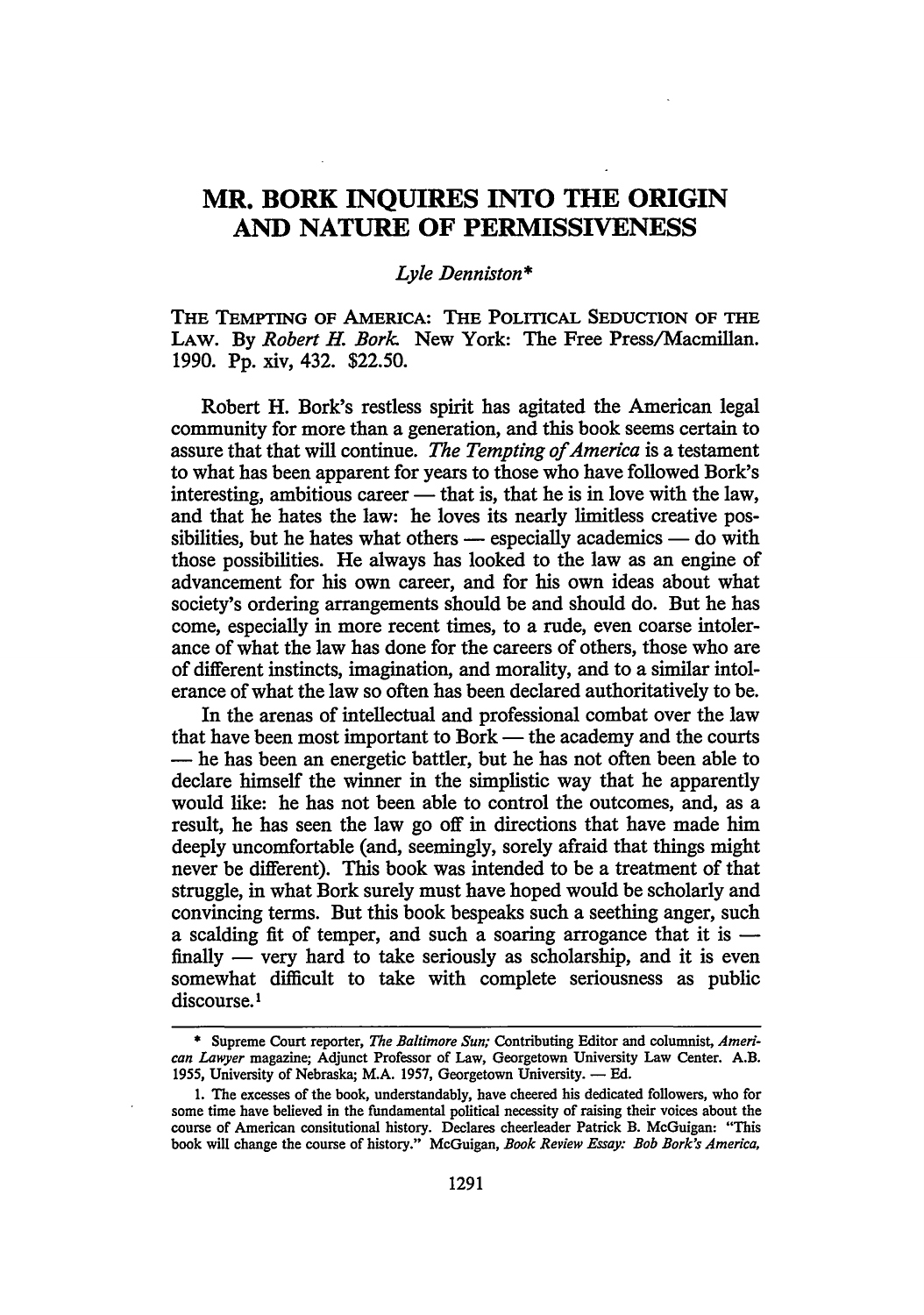The law can be, and very often is, discussed with passion and with intensity, and the debate is enriched, not diminished, by that. This book most assuredly is passionate. It is fully capable of exciting and arousing what Bork sees very plainly as the other side in the struggle; it cajoles, it taunts, it even goads. And if it were confined to that, one could read it with delight and discovery. But Robert Bork is not content to stop at provocative stimulation. He is so enamored of his own rectitude that he seems to be saying that it would make no difference whether there were another side willing to engage him. Bork seems prepared only to declare, not to persuade. If the debate about what American law is, and what it ought to become, is to continue in any meaningful way, there simply must be some underlying, even if unstated, understanding that all of the right does not necessarily lie on one side, and that the other side, however wrongheaded its assertions may seem, is animated by good will and sincere purpose. Such an understanding clearly is foreign to this book. One hopes that it is not entirely foreign to Robert Bork.

It would be easy, perhaps even tempting, to subject this book and its author to a dose of pop psychoanalysis and find in them only the residue of deep anger and resentment produced by Bork's ignominious defeat in 1987 as a nominee for the U.S. Supreme Court  $-$  a defeat, painful enough in itself, made more acutely hurtful by coming in a year of what was supposed to have been nationwide constitutional celebration, combined with the final triumph of what might be called "Reagan jurisprudence" at the Court. Knowing how long Bork had been imagining himself to be an Associate Justice, and how inevitable an entire generation of Court-watching journalists had made that seem to be, Bork could be forgiven for his thoroughly genuine wonderment at the final fall, and he could even be forgiven for believing (as he does) that it was done to him solely by a huge conspiracy of the Left. In short, he was angry enough then to write a book such as this one. (Indeed, audiences that have heard him on the speaker's circuit lately know well that the anger has not diminished one whit in the more than two years since.)

But it will not do to try to explain this book that way. This is what Bork has been waiting to say (or has been saying piecemeal) for years and years. The ideas had been in gestation long before Bork's nomination to the Court, years before even the intelligentsia in Washington

FAM., L. & DEMOCRACY REP. Jan. 1990, at 6, 8. Finding it to be a volume of "wit and perception," thus turning its emotional hyperbole into subtle virtues, McGuigan predicts that the book will convince increasing numbers of Americans that Robert Heron Bork is one of the giants of our era - in many ways the closest thing we have in this generation to James Madison. Bob Bork is a uniquely American character, the intellectual former Marine who stood for us in the pass at Thermopylae, buying time so we might prepare the legal defenses, and even make careful plans for constitutional restoration.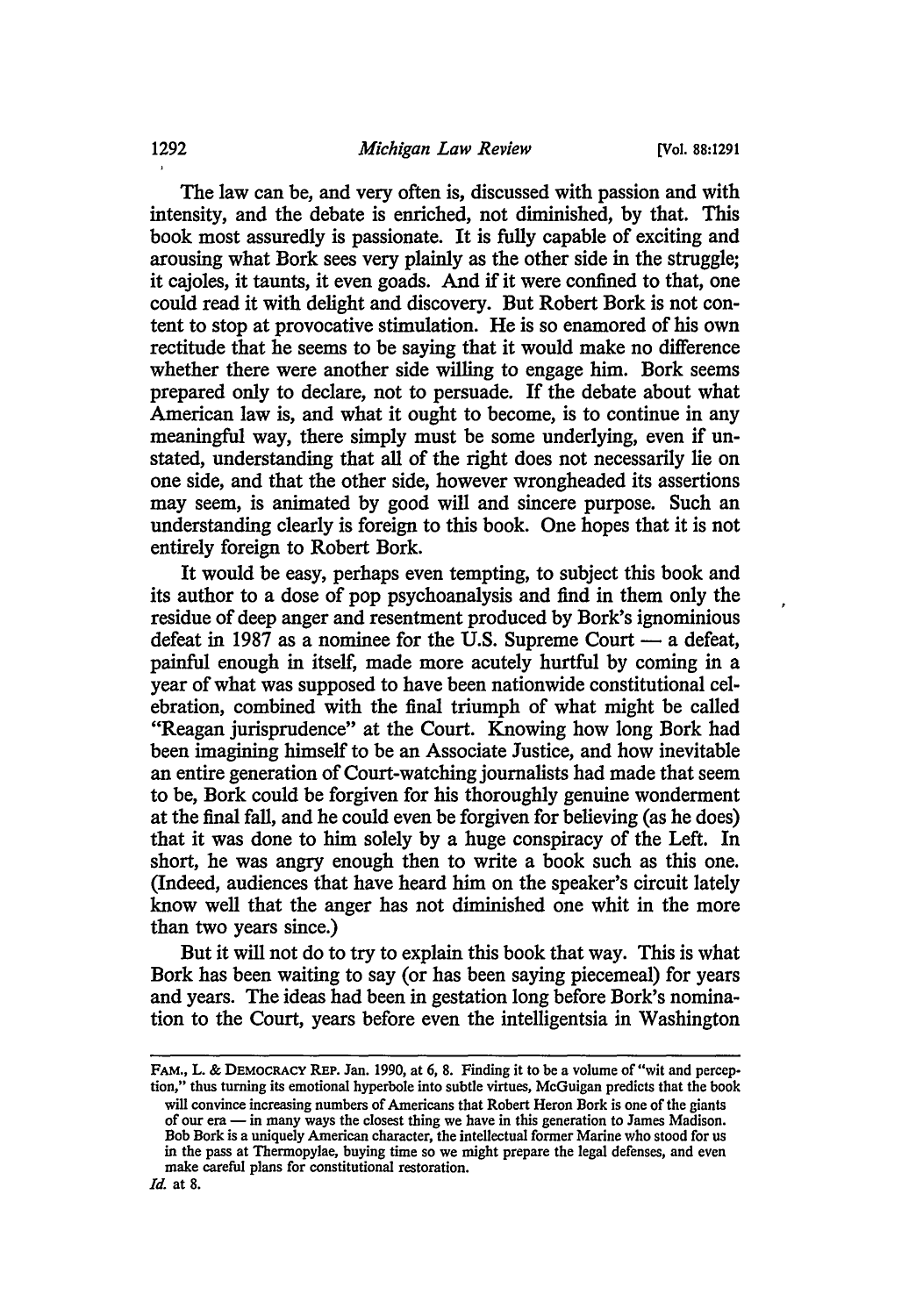had bothered to pay any serious attention to "originalism" as constitutional theory, years before Bork would emerge from the groves of learning to make his claim to be taken seriously in the public domain as a constitutional scholar. After reading this book, one is inclined to think that this is what those who fought his nomination to the Court would have said they were really fighting against, had they become as familiar with Bork then as this one volume would have made them. Then, his challengers had relied upon fifteen years of prior (and not always relevant) writings. This book, in a way, tends to validate what happened in the Senate and in the political community outside the Senate, because it moves beyond all of the tactics of Media Age political hype and manipulation used against him2 and puts the focus squarely where Bork had wanted it all along  $-$  on his manner, his ideas, and his agenda. This revelation of the real Bork, in his own words, would have served the opposition as nothing it had gathered before did or could have. This is a manifesto, a summons, an aching plea for America to see the law as Bork insists that it must be seen, but it ultimately becomes an unintended explanation of why he is not now on the Court. (Indeed, this book is vastly more revealing even than Bork's personal, televised testimony before the Senate Judiciary Committee, because the courtesies required there — and his own attempt at self-restraint to improve his confirmation chances — masked the full measure of his views and, even more importantly, largely obscured the nature of his difficult personality.)

It is simplistic to see *The Tempting of America* as no more than a tome about "originalism," and, if it were only that, it would be mindless (as well as quite out of date) to criticize it. In this era of the "Rehnquist Court" (or, to put it more accurately so as to pinpoint that institution's true present character, the "Scalia Court"), there is no sense pretending that "originalism" was at stake in the Bork nomination and went down with it, as some of Bork's detractors seem to believe (and as some of the anxious sentiments in this book might imply). "Originalism" will continue to be the emergent, and frequently the dominant, jurisprudential approach of the Court at least through the remaining days of its present membership and, very likely, well beyond. And, indeed, there is no reason to act as if "originalism" were bad stuff just because Bork espoused a version of it (or just because former Attorney General Edwin Meese said he, too, was for it). It is purely respectable constitutional theory, and it can be both interesting and compelling. The search for what the Framers had in mind especially, what they ordained as the structure of American constitu-

<sup>2.</sup> For a revealing (if undramatic) look behind the scenes of the opposition to Bork, see M. PERTSCHUK & W. SCHAETZEL, THE PEOPLE RISING: THE CAMPAIGN AGAINST THE BORK NOMINATION (1989); *see also* Ethan Bronner's readable account, *Battle for Justice: How the Bork Nomination Shook America,* which is reviewed by Professor Terrance Sandalow in this issue.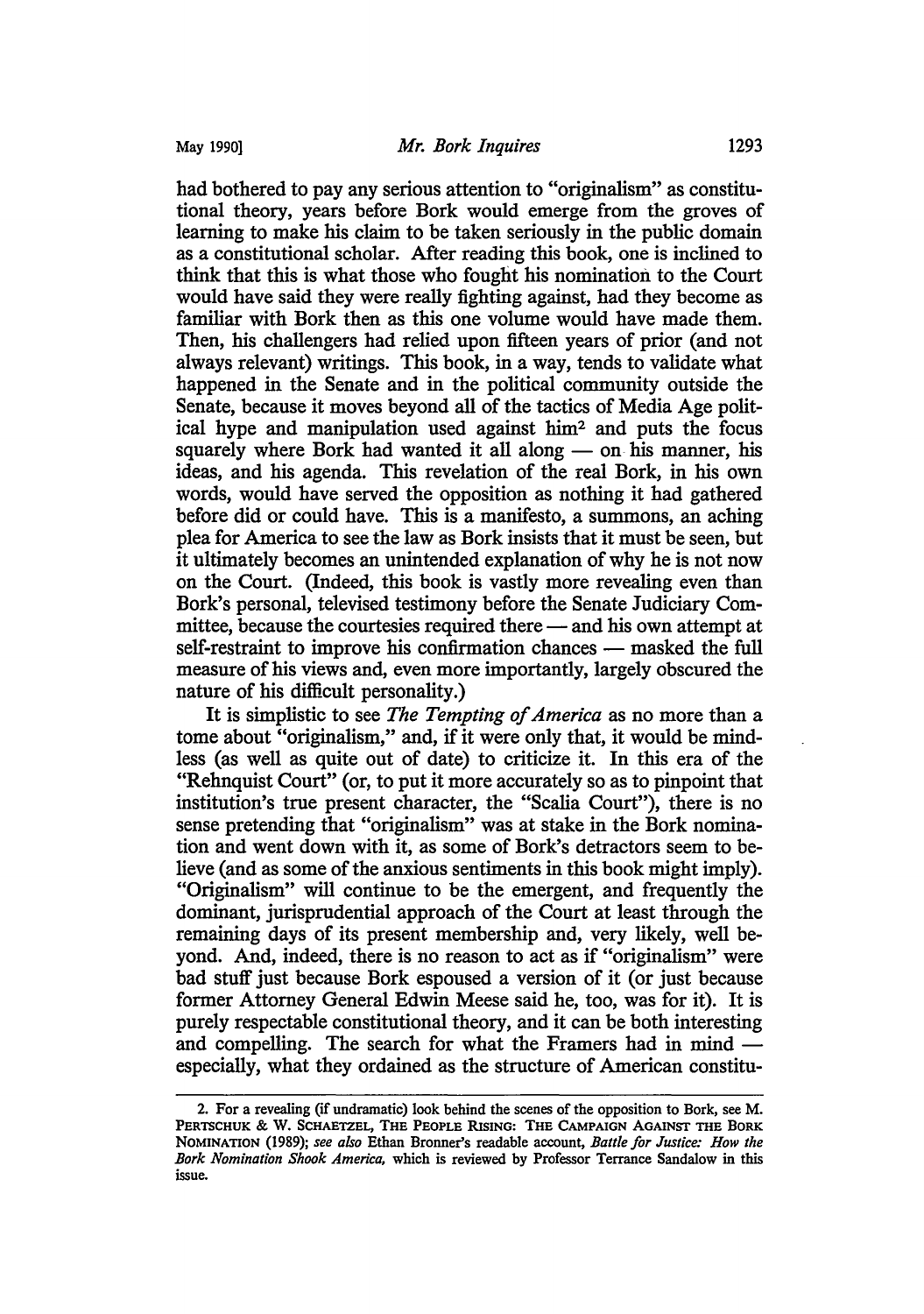tional government — and a keenness on being faithful to the mandates which that search reveals, ought to be some part of every judge's machinery of constitutional interpretation.

It is possible, moreover, to argue "originalism" without being illhumored about it. Antonin Scalia does that much of the time; indeed, Scalia's use of that theory as the ground for a constitutional decision is often an intellectual delight to behold. In this regard, one recalls, readily, his opinion in *Michael H. v. Gerald D.,* 3 a declaration well worth studying for its articulation of theory, no matter how one may feel about the specific result. (Scalia, of course, has been known to lose his temper when confronted by a stubborn refusal by a colleague to embrace a particular "originalist" result,<sup>4</sup> but that is quite uncommon; his usual tactic with those who remain unconvinced by his argument is to resort to quite agreeable sarcasm.)

Bork's treatment of "originalism" in this book is, in some ways, cleverly disarming. As he summarizes that theory in Chapter Seven, he is logical and even quite convincing about it (pp. 143-53). Of course, one must look past the unpleasantly argumentative tone, but that is fairly easy to  $do - at least$  in this chapter. The full flavor of Bork's "originalism" and its total saturation with his strained sense of personal morality and social propriety become plain, however, only when he undertakes to discuss alternative theories of constitutional interpretation, and then assigns to them the blame for the moral malaise he sees infecting the nation. It is only when the reader confronts Bork's entire discussion that his moral agenda stands out starkly; only then does the "temptation" theme take on the real meaning Bork intended for it.

Thus, what distinguishes Bork as an "originalist" is what distinguishes this book: it combines a closed system of antique moralizing (disguised in a respectable costume of eighteenth-century constitutional finery) with a snide, dyspeptic denunciation of nearly the entire history of American constitutional jurisprudence and of anyone who might be prepared to apologize for it. Anyone who came away from the public fight over Bork's nomination to the Court with the sense that he was simply discontent with the outcomes declared by the

<sup>3. 109</sup> S. Ct. 2333 (1989) (divided Supreme Court upheld against due process challenge of putative natural father, and due process and equal protection challenges of child, a California statute creating presumption that a child born to a married woman was the child of the marriage if, at the time of the birth, the woman was living with her husband).

<sup>4.</sup> Scalia's scathing denunciation of Justice O'Connor in Webster v. Reproductive Health Servs., 109 S. Ct. 3040, 3064-67 (1989), was a kind of Borkian intolerance run riot. Although Bork does not say so in his book, one may assume that he would have approved of Scalia's attack, so rabid is Bork in his hostility to Roe v. Wade, 410 U.S. 113 (1973). Says he in the book: "[N]o one, however pro-abortion, has ever thought of an argument that even remotely begins to justify *Roe v. Wade* as a constitutional decision .... [T]he decision was the assumption of illegitimate judicial power and a usurpation of the democratic authority of the American people." Pp. 115-16.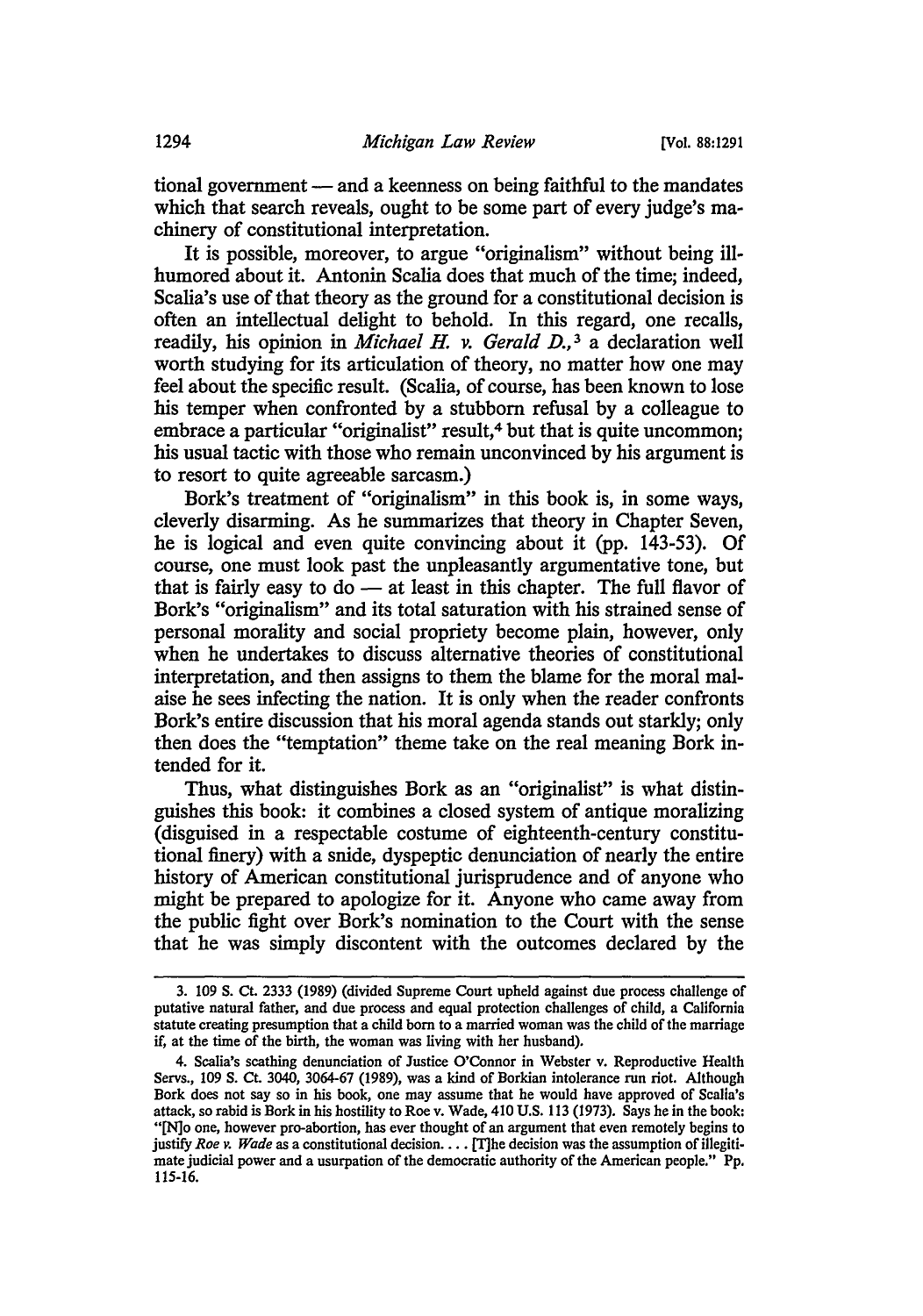"Warren Court" or was simply out of the present-day constitutional "mainstream" must read this book to see, with utter clarity, how deeply Bork is persuaded that almost no one else, ever, has gotten the Constitution right.<sup>5</sup> But what is even more astonishing about this book is its overheated Know-Nothingism: anyone who would dare to speculate, afresh, about the meaning of the Constitution is found, by that fact alone, to be propagating illegitimacy. Chapter Twelve, for example, declares hyperbolically in its heading *The Impossibility of All Theories that Depart from Original Understanding* (p. 251 ), and Bork smugly declares a few pages later his "firm intention to give up reading this literature" of alternative theory (p. 255). Bork's attack on creative learning and speculation, on intellectual endeavor, would do credit in its brutishness to a stevedore or a "redneck."

Indeed, the reader is almost embarrassed by the opening pages of the core of the book, dealing with theory (pp. 133-38), where Bork foolishly suggests that the mere volume of constitutional theorizing alone tends to prove that all of it must be unworthy. "Self-confident legal institutions," he says, "do not require so much talking about. If this is so, then the rising flood of innovative theories signifies not the health of scholarship and constitutionalism but rather a deep-seated malaise and, quite possibly, a state of approaching decadence" (p. 133). A "redneck" would not put it that way, but would surely agree if that same thought, that the expenditure of intellectual energy is a hedonistic endeavor, were put in homelier terms. In fact, like so many passages in the book, that one, with its choice of words and negative imagery, is deeply telling. The word "decadence" is the most telling of all. Its use helps to resolve an early riddle that the reader confronts a riddle which simply must be solved before this book's essence becomes clear.

As the reader moves into *The Tempting of America,* a disquieting sense begins to develop. The acerbic tone is a problem, a very serious problem. And the fundamental premise of the book — that American law has been "seduced" by politics - has a little too strong a hint of peekaboo smut to it, especially when that theme is warmly exploited, page after page. The combination is troubling, but it is not immediately clear why. Sensing a creeping discomfort, the reader starts to wonder, is it because I am reacting to the sound of this, or to the substance? One gets the idea, in the very first pages of the introduc-

<sup>5.</sup> Bork's grievance goes all the way back to 1798, and Calder v. Bull, 3 U.S. 386 (1798). Preparing to denounce Samuel Chase, Bork begins chapter 1 thus: "The Constitution was barely in place when one Justice of the Supreme Court cast covetous glances at the apple that would eventually cause the fall." P. 19. (The imagery of sexual temptation, of course, begins at the beginning for Bork.) Even the great John Marshall does not escape Bork's punishing lash. The gestures of complaint are less harsh and shrill, but the message nonetheless emerges: Marshall could not cut it either. Pp. 20-28.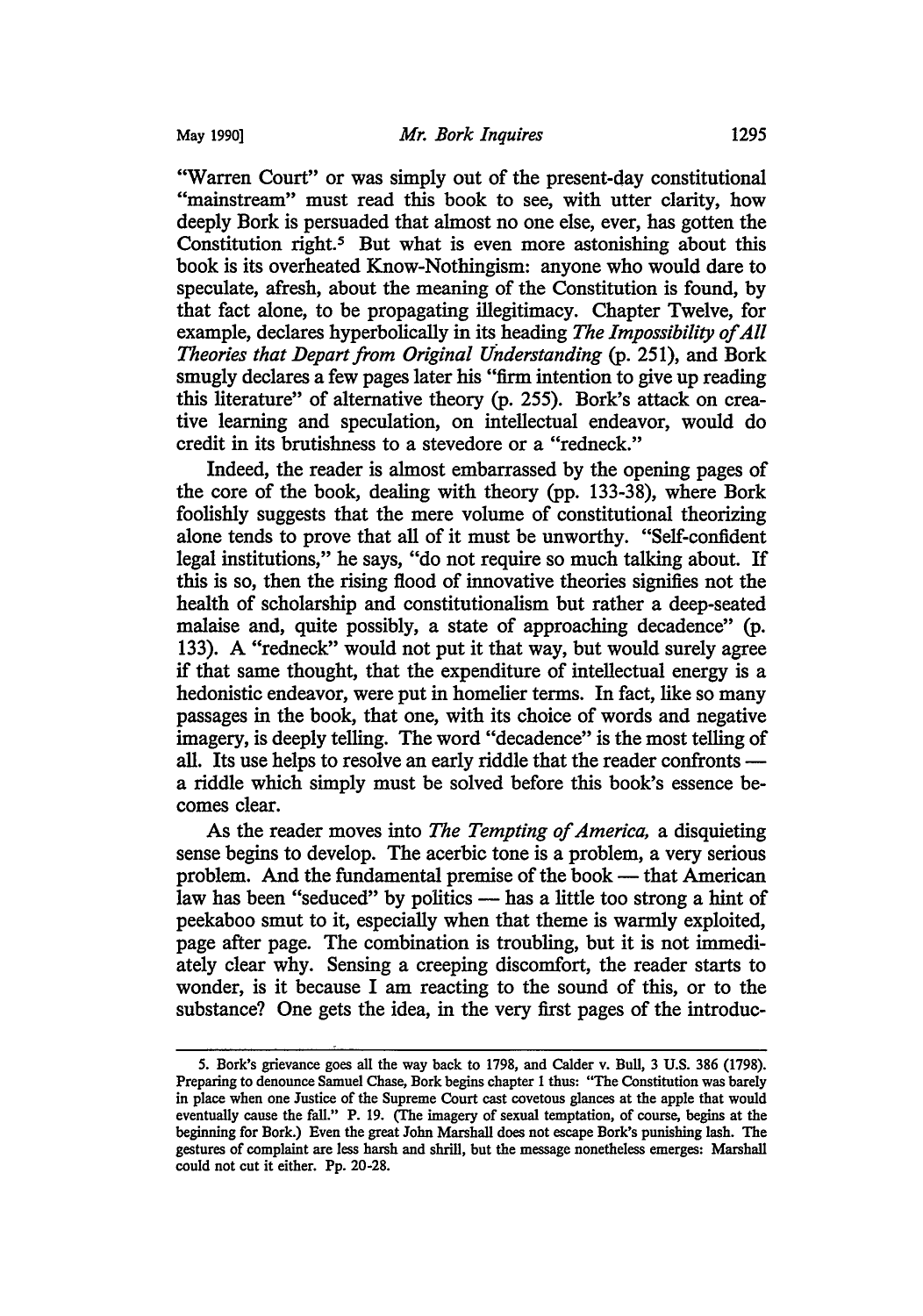tion, 6 that Bork is unburdening himself of gut feelings as well as thoughts about morality, and his reactions and declarations seem to deal with a kind of pinched morality  $-$  a vague disquiet over the relaxation of traditional taboos which govern behavior and conduct. Victorian rigidity?, the reader speculates. Is temptation, by definition, a sin — especially when it is temptation discussed in the vernacular of sexuality? In time, that kind of speculation proves to be close to the reality of this book's evangelical message: this is Elmer Gantry gone to court, preaching in apocalyptic terms of constitutional hellfire and damnation. The old ways of the law were good enough for our grandparents, Bork seems to say, so why not leave all learning about the law well enough alone?

Bork's pervasive message becomes clear and bold: he is talking about "moral relativism" (p. 246), and how the courts are to blame for that (as the sometimes willing, sometimes unwitting captives of the loose morality of the Left, originating among the "modem liberal elites" (p. 214), especially in the demonstrably decadent law schools). His entire argument about the proper way for courts to interpret the law is not, in the end, an argument for a preferred structural arrangement originating in the Constitution. Rather, it is Bork's relief as he contemplates a day when "almost unlimited personal autonomy" (p. 249) and "rampant individualism" (p. 246) are held in check by the electorally sensitive legislature, left alone by the courts.

The emotional and ideological heart of this book is located in the mere ten pages (pp. 241-50) of Chapter Eleven, *Of Mora/ism, Moral Relativism, and the Constitution.* 7 There, he dissects "a powerful American subculture whose opinions differ markedly from those of most Americans" (p. 241), "a unified adversarial culture within our general culture" (p. 245 n. \*), which embraces values borne of "egalitarian or redistributionist ethos" (p. 245). Yet perhaps its worst sin is that this "segment of our culture emphatically denies the right of majorities to regulate abortion, homosexual conduct, pornography, or even the use of narcotics in the home" (p. 245). The reader's memory runs quickly to the political adoration of "Middle America" as the source of right-thinking values which contrasts so vividly with Eastern or Californian cultures, with their "me-ism" and other hedonistic ex-

<sup>6.</sup> Before reading two pages into the introduction, the reader has encountered such phrases as these: "the moment of temptation is the moment of choice" (p. 1), "[t]o give in to temptation" (p. 1), "the song of the tempters" (p. 2).

<sup>7.</sup> An admirer of this book, Washington Post Writers Group columnist Edwin M. Yoder, Jr., has suggested that Bork's attack on "the cultural and moral relativists" is "the least persuasive strand of what is otherwise a compelling argument." Yoder, *Robert Bork: The Trouble With the Law,* Wash. Post, Nov. 19, 1989, Book World, at 3, col. 1. Yoder, one of journalism's most distinguished and gifted analysts of the Court, is certainly right about that. But he is totally wrong in suggesting further that this strand "is not exactly essential to Bork's theory of jurispru· dence." *Id.* The entire structure of Bork's argument about political "seduction" of the law is built upon these moral perceptions, and, for Bork, they alone give "originalism" its essence.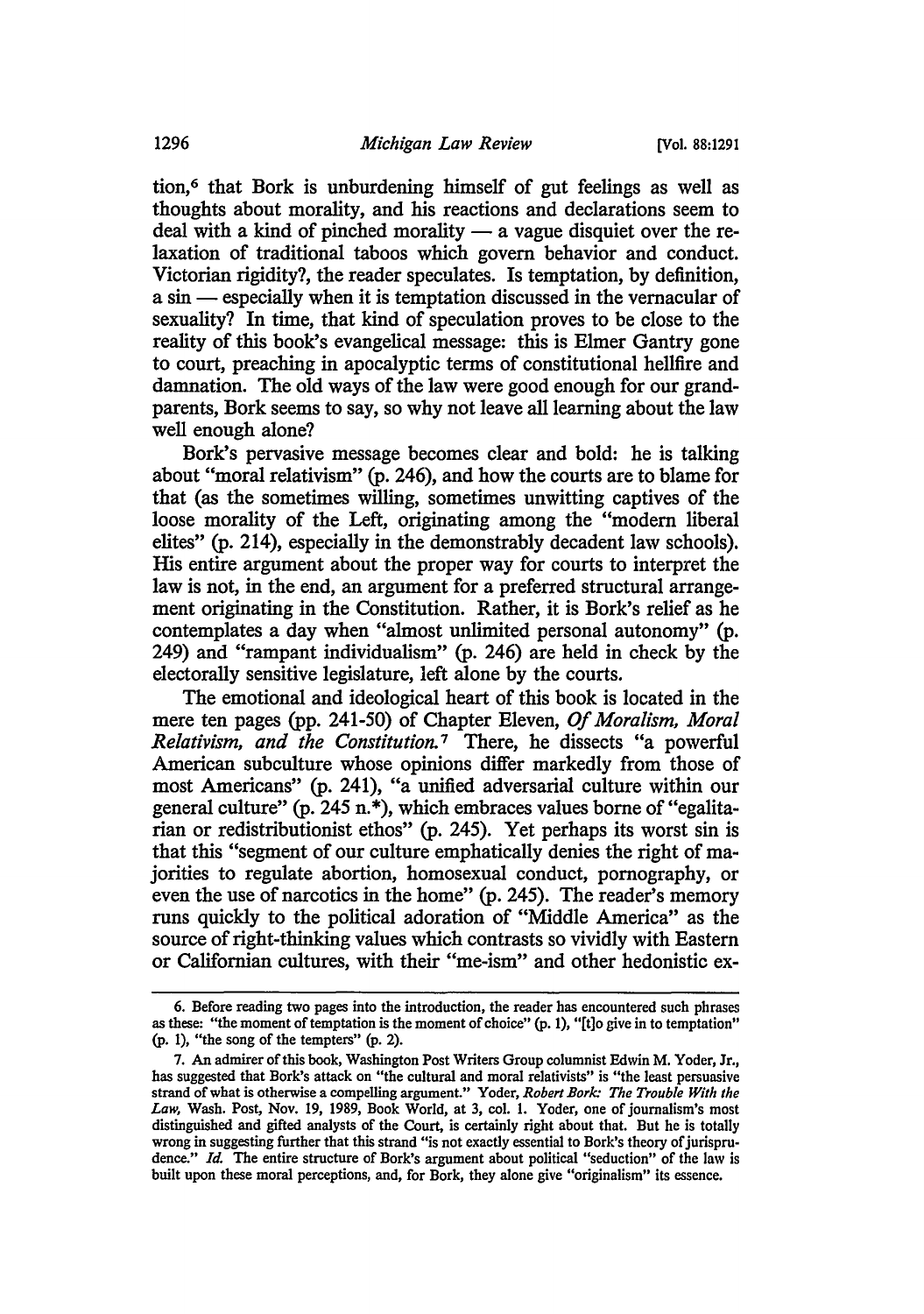cesses; some readers, too, will be reminded of George Bush's fearmongering preachments during the 1988 presidential campaign against the American Civil Liberties Union and that "L" word.<sup>8</sup>

There is much in this book, explicitly and between the lines, about the grand division of America into camps of Left and Right; Bork spells it out very directly on one of the concluding pages. That division is perceived to be a "war in both our legal and general culture" that will continue to be waged, with "more blood at the crossroads where law and politics meet" (p. 343). The language is political or martial, but the message, fundamentally, is that of morals, and Bork can be heard repeatedly  $-$  above the subtlety of theoretical constitutional expression  $-$  summoning his followers to a holy war. Yet he disingenuously seeks to suggest that the fight in the Senate was not about him but rather centered on "the issue of whether the Court would become dominated by the neutral philosophy of original understanding and thus decisively end its long enlistment on one side of the war in our culture" (p. 343).

To Bork, his brand of "originalism" is neutral in character only because he insists that it is devoid of moral preference. But the degree to which he insists upon judicial abdication  $-$  a renunciation of constitutional authority that is breathtaking in its scope — suggests that he is only troubled about the moral preferences which courts have chosen (really, throughout American history) and yearns for the reestablishment of traditionalist values in representative assemblies.

An unarticulated premise of Bork's whole approach is that judges and courts have no accountability, moral or otherwise, for the real consequences which emerge from acts of legislatures or the executive in the face of determined judicial abstinence or abdication. Yet, law itself may be thought of as an abiding moral expression, and it is brought to bear frequently, one supposes, precisely because there are some ultimate questions upon which the political winds cannot be trusted to blow fairly. To tum a constitutional question presented for decision into a political question, by perverse avoidance, is almost to invite trifling with the moral expression in law. A judge who refuses to use judicial authority, especially constitutional authority, which does exist (even if its existence is an arguable proposition) is a judge who has made a choice to let known or at least predictable consequences flow elsewhere in the governmental structure  $-$  that is, consequences flowing from democratically elected and accountable legislatures. It is simply choice by another name,<sup>9</sup> and Bork cannot pretend that it is not a choice at all merely because he, as a theorist,

<sup>8.</sup> Not surprisingly, the ACLU comes in for some explicit denunciation by Bork for its central role in the "left-liberal culture." Pp. 243-45.

<sup>9.</sup> Has any serious student of the law, or of morals, ever sought to argue, for example, that the mythical Justice Tatting made no moral election whatsoever when his astonishing abdication from decision in *The Case of the Speluncean Explorers,* meant a 3-3 tie, thereby allowing Profes-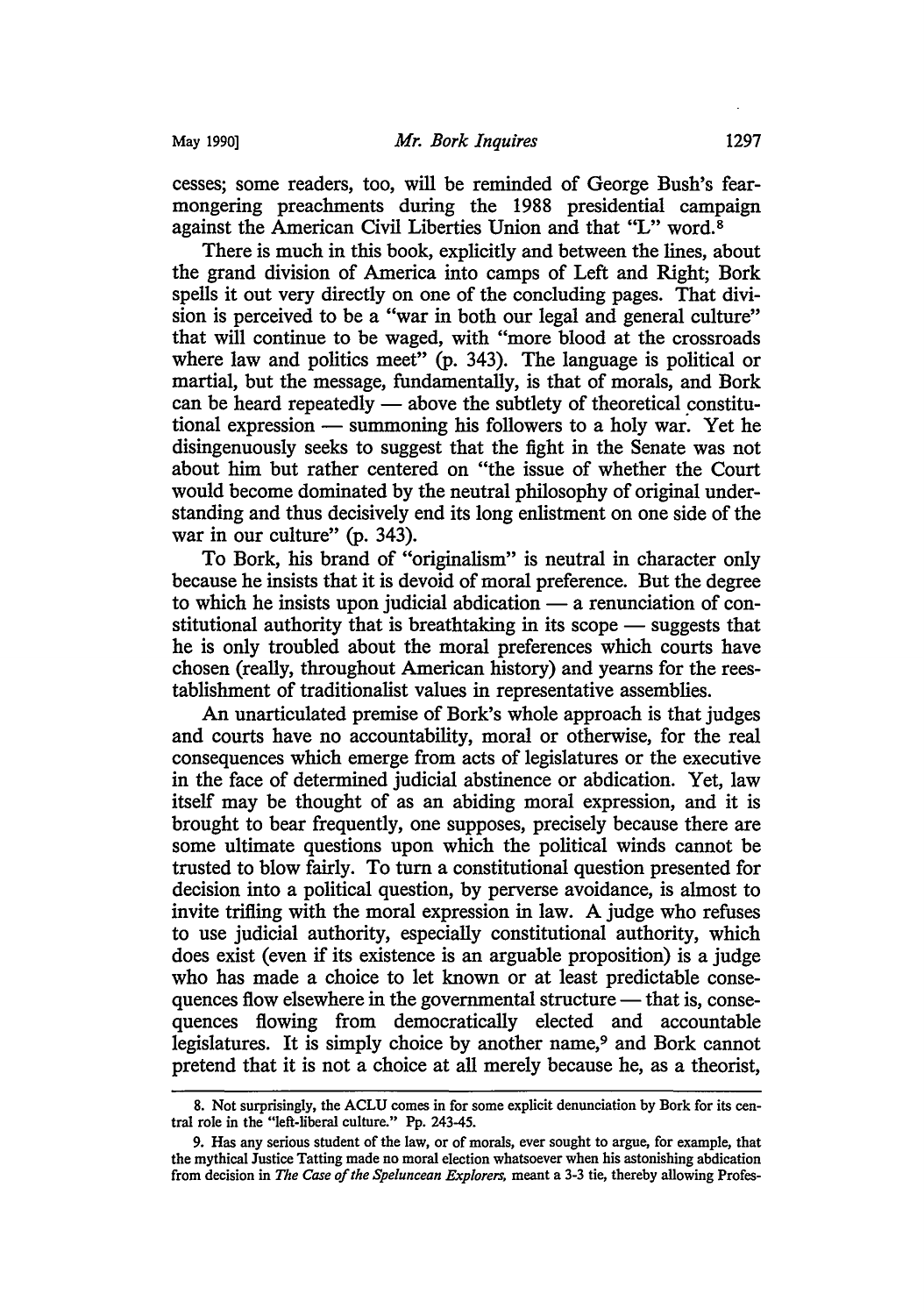would contend that the particular use of the power would have been illegitimate. Consequences follow the choice to withhold judicial authority, as they do all choices. <sup>10</sup>

Robert Bork, the "originalist," steps out of this book as a stiffly proper, hard-shell, fundamental moral literalist who harangues the courts for having cheated America of her innocence. He is unable to disguise, behind constitutional theory, his passionate desire that legislators be left free to take whatever steps they deem appropriate to regulate some of the most intimate and private activities of human life, with no check save the quite remote possibility that an electoral majority might somehow grow disgruntled with the enactment of its very own value system! Thus, for him to analyze "originalism" by his definition as if he were guided by neutral moral preferences is to oversimplify so extravagantly as to tax the reader's credulity.

Simplistic reasoning, in fact, is quite notably a main feature of this book. Subtleties or gradations in constitutional thinking are made to disappear in the Borkian world, as everything gets cut along a hard and fast line of separation  $-$  essentially, his constitutional system versus virtually everyone else's. The "cultural war" most clearly described in this book is not, as he suggests, between the Left and "originalists," or even between constitutional Good and Evil. Rather, the war is between Bork and decade upon decade of established constitutional history, which is subjected repeatedly to pained and even shrill complaint.

The constitutional system on his side of that war is shown to be essentially closed, one in which he alone writes the rules and the definitions. He tosses off declarations, in tones of profundity, which tum out - upon close examination - to be mere prejudices, made to suit his moral and political notions. For example, he pontificates that "one thing our constitutional orthodoxy does not countenance is a judiciary that decides for itself when and how it will make national policy, when and to what extent it will displace executives and legislators as our governors" (p. 153). Notice the way in which thoroughly debatable propositions become unarguable conclusions by mere declaration:

sor Lon Fuller's four explorers to be put to death for murder? Fuller, *The Case of the Speluncean Explorers,* 62 HARV. L. REV. 616, 626-31 (1949).

<sup>10.</sup> One wonders how many guffaws or snickers were heard privately in the lobbies of the Louisiana legislature when the anti-abortion bloc there  $-$  probably the most militant in any legislature in the nation - heard of Chief Justice William Rehnquist's reassuring comments, in Webster v. Reproductive Health Servs., 109 S. Ct. 3040 (1989), that the Court's partial withdrawal of constitutional protection for abortion rights was not an invitation for the enactment of "abortion regulation reminiscent of the dark ages." 109 S. Ct. at 3058. Within the very week after the *Webster* decision, the Louisiana Legislature told district attorneys across that state to begin enforcing an 1855 law which banned abortions in all circumstances, even to save the life of a pregnant woman - a law that had been enjoined as unconstitutional since 1976. *See* Marcus, *Louisiana Moves Against Abortion,* N.Y. Times, July 8, 1989, at A7, col. 4. (The effort faltered in the first test case, Weeks v. Connick, Civil Actions 73-469, 74-2425, 74-3197 (E.D. La. Jan. 23, 1990) (Westlaw, Unreported Dist. Ct. Cases).